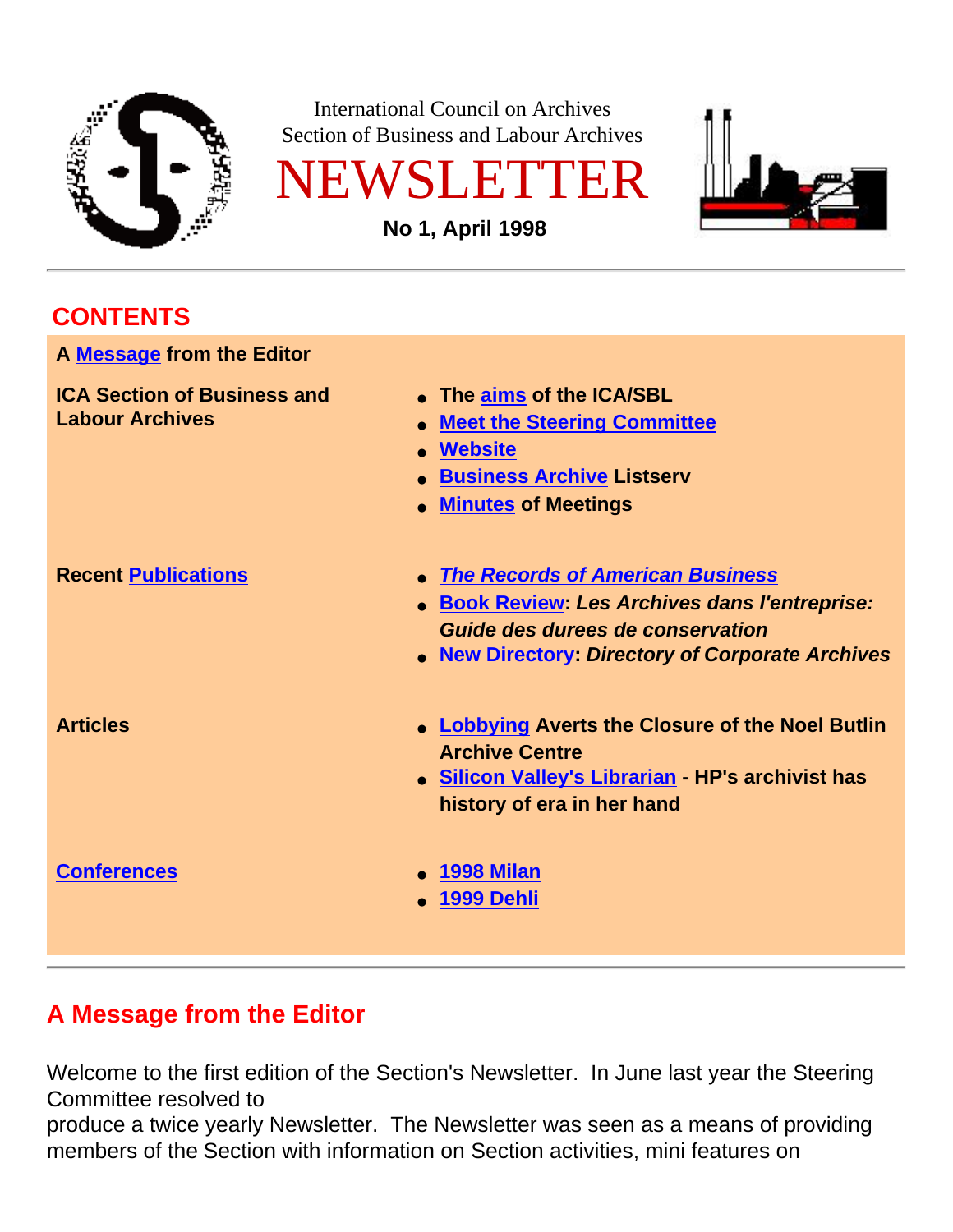members, details of projects being undertaken by the Section or it's members, new members, and notes and reviews on new publications.

The contents of any Newsletter is driven by the needs of it's readers. In this spirit, I would like to hear from the membership about what you would like to be included. If you have suggestions on what you would like to see included or better still items for inclusion please send them to me. I have provided a link to the aims of the Section. They might help to generate ideas on what the Section is trying to achieve as well as ideas for items to include in the Newsletter.

Bruce Smith, Editor Return to [Contents](#page-0-1)

### **Meet the Steering Committee**

Many readers may not be familiar with members of the Steering Committee. Over the first couple of issues of

the Newsletter we will introduce Steering Committee members to you.

| <b>Dr Kyrill Anderson</b> | has been a historian by training for 20 years. He is a<br>fellow-researcher at the Institute of General History,<br>Russian Academy of Science and a corresponding<br>member of the Russian Academy of Pedagogical and<br>Social Sciences. Since 1991 he has been director of<br>the Russian Centre for Preservation and Study of<br><b>Modern History Records (former Central Party Archive</b><br>of Central Committee of CPSU).                                                    |
|---------------------------|---------------------------------------------------------------------------------------------------------------------------------------------------------------------------------------------------------------------------------------------------------------------------------------------------------------------------------------------------------------------------------------------------------------------------------------------------------------------------------------|
| <b>Susan C Box, CA</b>    | was recently appointed Corporate Archivist for<br>American International Group Inc (AIG) in New York<br>City. Prior to that she was the Corporate Archivist for<br>Phillips Petroleum Company. She has a Master in<br>Library and Information from the University of Alabama,<br>is a member of both Business Section Steering<br>Committee of the Society of American Archivists and<br>International Council of Archives and is a member of<br>the Academy of Certified Archivists. |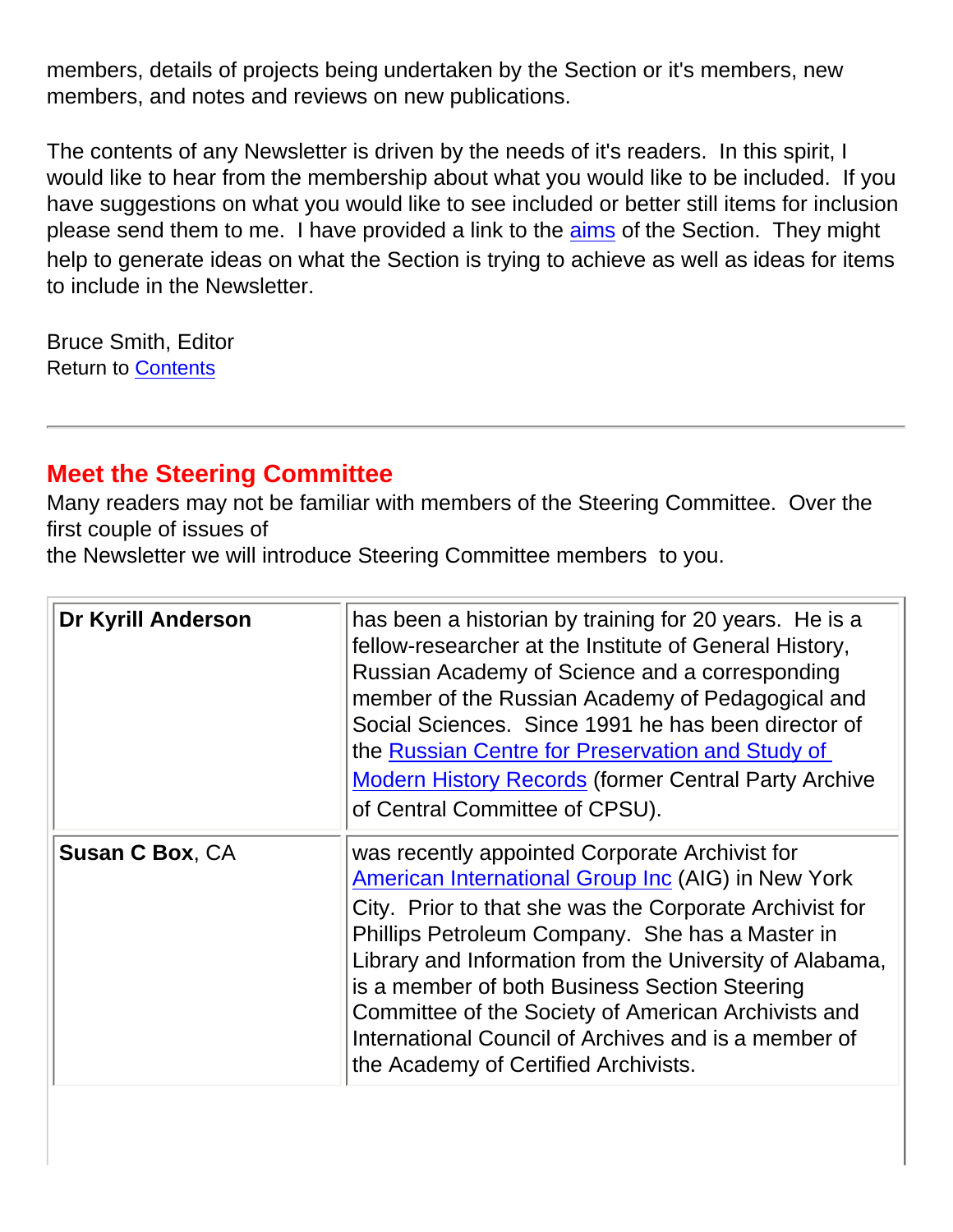| <b>Jean Huchins Elliott</b> | has been Archivist and Vice-President of Chase<br>Manhattan Bank, New York City, New York, for the<br>past nine years. Primarily she has been focusing on<br>marketing and outreach, utilising the rich collection she<br>maintains. Exhibits have been created for both<br>domestic and international offices. The Bank is<br>approaching its Bicentennial celebration in 1999,<br>necessitating the planning and implementation of<br>projects which are underway.                                                             |
|-----------------------------|----------------------------------------------------------------------------------------------------------------------------------------------------------------------------------------------------------------------------------------------------------------------------------------------------------------------------------------------------------------------------------------------------------------------------------------------------------------------------------------------------------------------------------|
| Silvia Schenkolenski Knoll  | has been Director of the Archives Department of the<br>National Insurance Institute of Israel and a lecturer in<br>the Department of Information Studies and<br>Librarianship (Bar-Ilan University) and the School of<br>Library, Archive and Information Studies (the Hebrew<br>University of Jerusalem) since 1975. She has also<br>been chief editor of Arkhyyoro of the Israel Archives<br>Association since 1989 and has published articles on<br>archival matters in several professional publications<br>including Janus. |
| Jaap Kloosterman            | the current chair of SBL has been at the International<br><b>Institute of Social History (Amsterdam) since 1969,</b><br>originally as a researcher on the nineteenth century<br>international labour movement. Since 1993 he has<br>been the director of the Institute and of the Netherlands<br><b>Economic History Archive.</b>                                                                                                                                                                                                |
| <b>Roger Nougaret</b>       | is Head of Crédit Lyonnais Historical Archives. A<br>graduate (1982) of Ecole nationale de chantes (Paris)<br>he was deputy curator of Archives départmentales de<br>Loire-Atlantique in Nantes (Public Archives) from 1982<br>to 1991. From 1991 he has been in charge of<br>increasing, inventorying and marketing the very rich<br>archives of a near 140 years old French bank.                                                                                                                                              |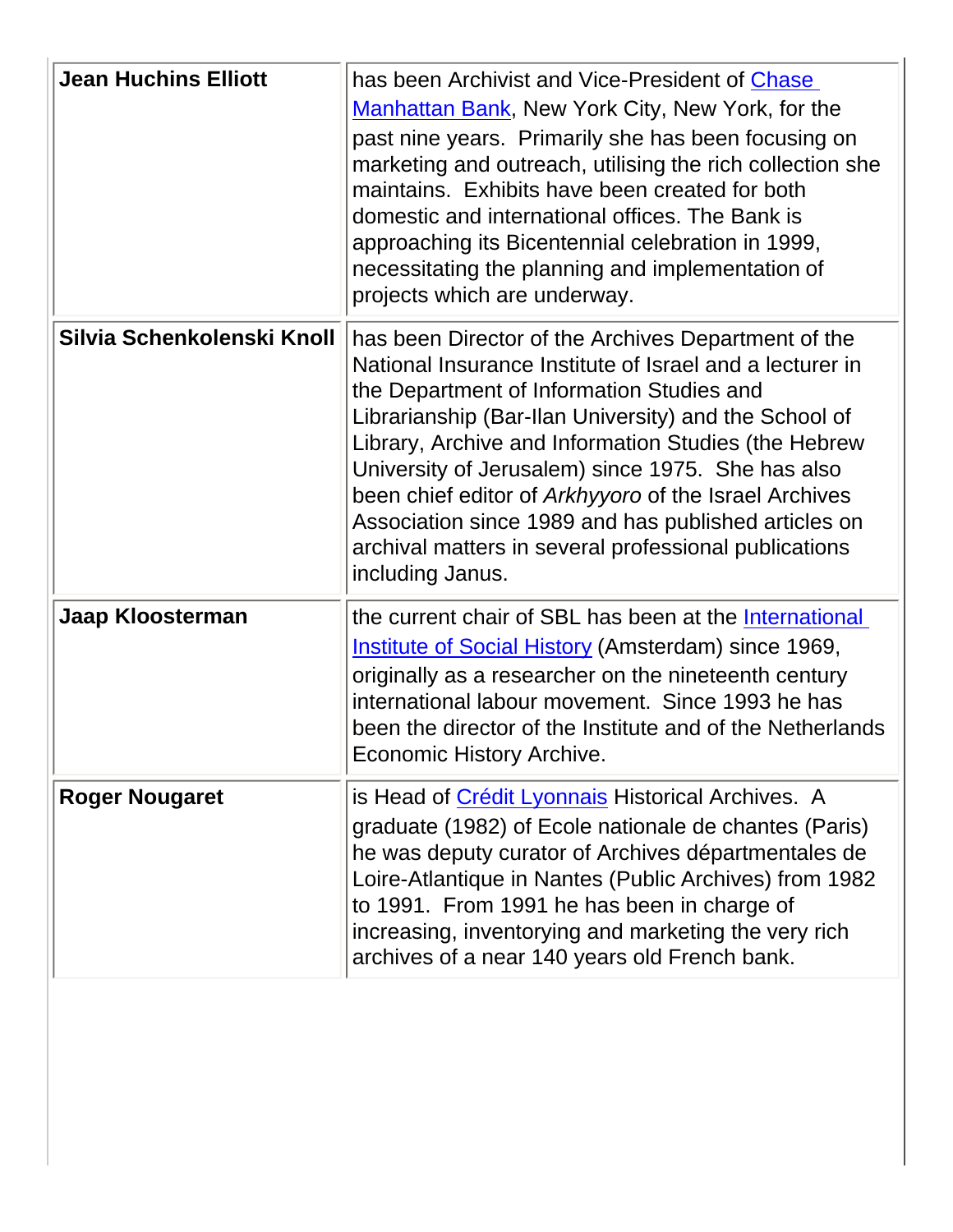| <b>Lesley Richmond</b> | graduated from the University of Edinburgh in 1978<br>with an honours degree in Scottish Historical Studies.<br>She subsequently worked for the Business Archives<br>Council surveying corporate records and then as an in-<br>house corporate archivist before becoming Deputy<br>Archivist at Glasgow University in 1987. She is<br>currently Acting Director of Archive Services and is<br>Secretary of the International Council on Archives<br>Section on Business and Labour Archives, sits on the<br>National Council of Archives (NCA), participates on the<br>Research Libraries Group EAD Advisory Group, is a<br>member of the NCA's Networking Policy Working<br>Group, has published extensively in the field of<br>business archives and has been instrumental in the<br>introduction of the EAD in the UK. Her major<br>publications include Lesley Richmond & Bridget<br>Stockford, Company Archives, The Survey of the<br>Records of 1000 of the First Registered Companies in<br>England and Wales, Gower, 1986; Lesley Richmond &<br>Alison Turton, The Brewing Industry. A Guide to<br>Historical Records, Manchester University Press, 1990;<br>Lesley Richmond, Overview of Business Archives in<br>Western Europe, Glasgow University Archives &<br>Business Record Centre, 1996. |
|------------------------|----------------------------------------------------------------------------------------------------------------------------------------------------------------------------------------------------------------------------------------------------------------------------------------------------------------------------------------------------------------------------------------------------------------------------------------------------------------------------------------------------------------------------------------------------------------------------------------------------------------------------------------------------------------------------------------------------------------------------------------------------------------------------------------------------------------------------------------------------------------------------------------------------------------------------------------------------------------------------------------------------------------------------------------------------------------------------------------------------------------------------------------------------------------------------------------------------------------------------------------------------------------------------------------------------------|
| <b>Teresa Tortella</b> | is Head of the <b>Archives and Numismatic Department</b> of<br>the Banco de España.<br>Having worked for the National Archives in Madrid from<br>1974 to 1977, she joined the Banco de España as<br>Head of the Historical Archives. From 1984 she has<br>also been in charge of the Records Management and<br>from 1990 has been responsible for the Numismatic<br>Department of the Bank. Teresa was a member of the<br>ICA Business Archives Committee from 1983 and has<br>been a member of ICA/SBL Steering Committee since<br>1990. She has been a member of the EABH<br>(European Association for Banking History) Academic<br>Advisory Council since 1989 and is currently Deputy<br>Chairman. Her publications include Indice de los<br>primitivos accionistas del Bank Nacional de San                                                                                                                                                                                                                                                                                                                                                                                                                                                                                                         |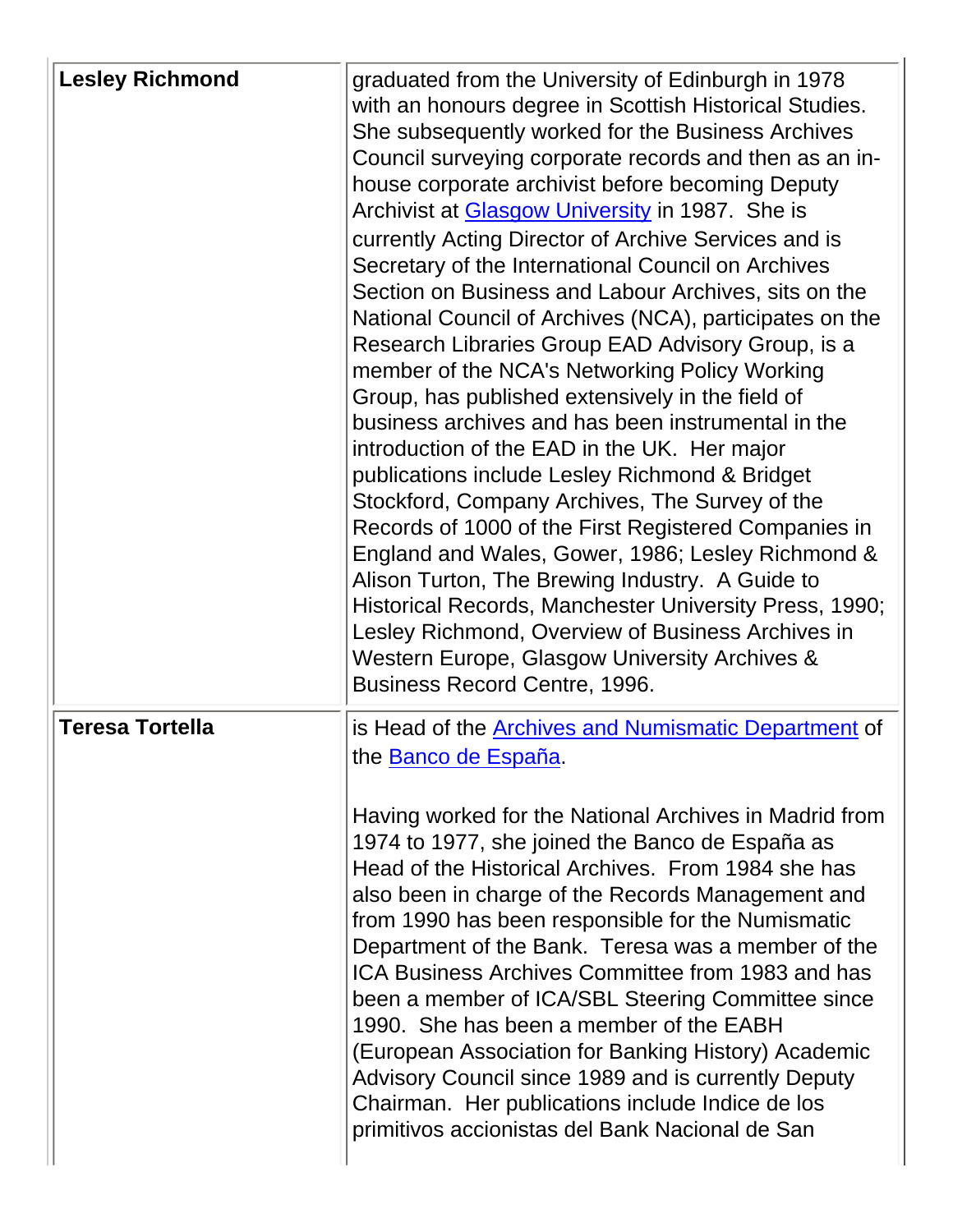|                                 | Carlos, (Banco de España, 1986) and Los primeros<br>billetes españoles: Las 'Cédules' del Banco de San<br>Carlos (1782-1829) ('The first banknotes of the Banco<br>Nacional da san Carlos') (Banco de España, 1997).<br>She is currently working on the publication of 'A Guide<br>to sources of information on foreign investment in<br>Spain (1780-1914)' for ICA/SBL.                                      |
|---------------------------------|---------------------------------------------------------------------------------------------------------------------------------------------------------------------------------------------------------------------------------------------------------------------------------------------------------------------------------------------------------------------------------------------------------------|
| <b>Anna Christina Ulfsparre</b> | is a Professor in Archival Science at Stockholm<br>University and was chair of SBL from 1992 to 1996.<br>She is the project leader of 'Records Creation in<br>Corporations and Businesses in the Age of IT' which so<br>far has investigated the use of different computer<br>systems in several businesses. The aim of the project<br>is to find out what records are to be retained for future<br>research. |

Return to **Contents** 

#### **Website**

The Section has established a page on the World Wide Web. It can be accessed via the ICA page or directly at URL http://www.iisg.nl/~icasbl/.

The Steering Committee acknowledges the support of the International Institute of [Social History,](http://www.iisg.nl/) Amsterdam in maintaining the web page. Return to [Contents](#page-0-1)

### **Business Archive Listserv**

The University of Glasgow, Business Archives Centre has set up an international business archive discussion list to facilitate the discussion of current issues and future development of business archives.

To subscribe:

Just send the message: subscribe busarch

line or signature).

to: majordomo@gla.ac.uk (with no subject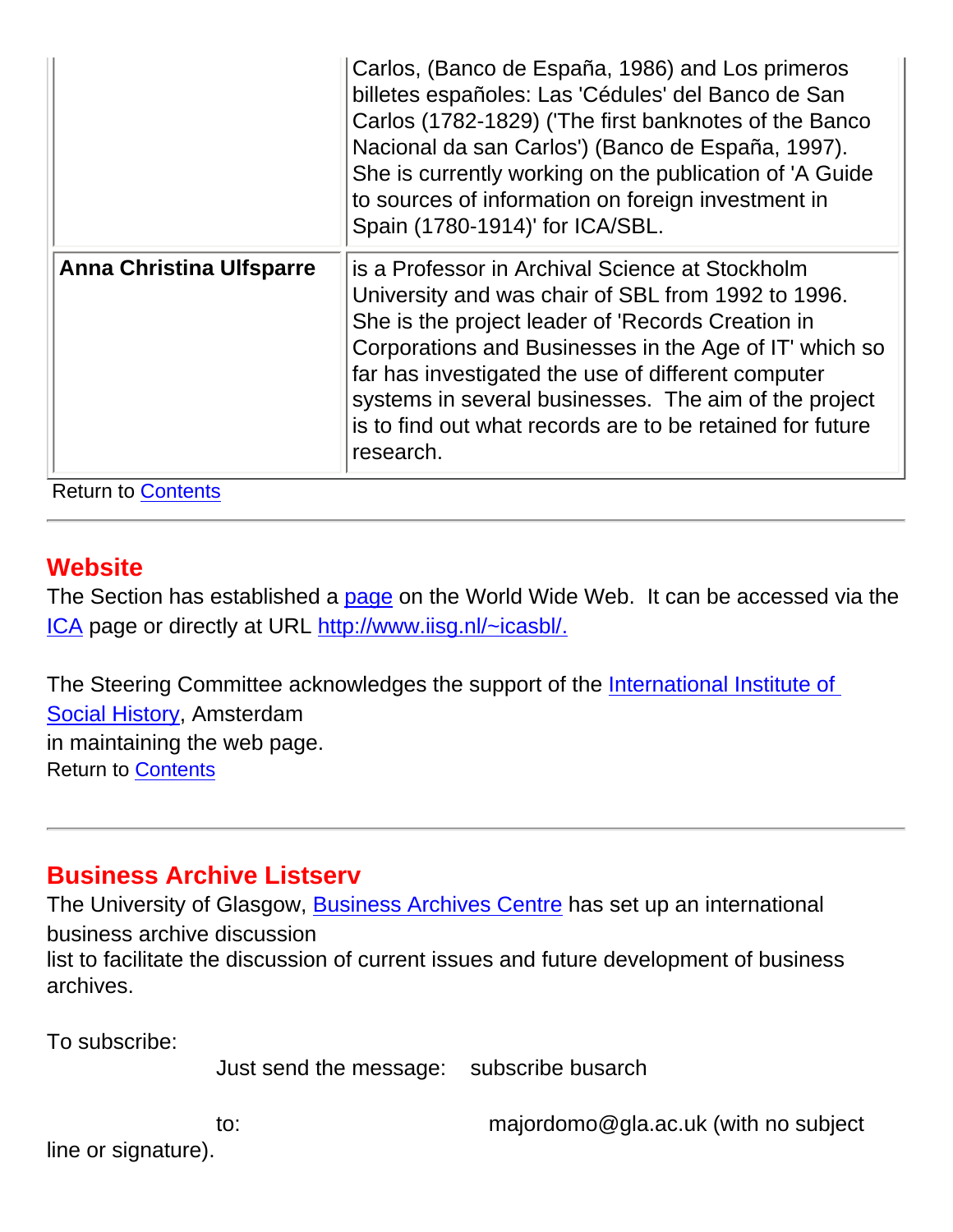There is a web archive of the discussion list where you can search by thread. Return to [Contents](#page-0-1)

### **Minutes of Meetings**

Minutes of the Steering Committee meeting held 2-3 June 1997, at Stockholm, can be viewed on the Section's Web page. Return to [Contents](#page-0-1)

## <span id="page-5-0"></span>**Recent Publications**

#### *The Records of American Business*

<span id="page-5-1"></span>Edited by James O'Toole. Published by the [Society of American Archivists](http://www.archivists.org/), \$US 39.95 plus shipping/handling.

Contact SAA, Publications Department, 527 S. Wells Street, 5th Floor, Chicago, IL 60607, USA. [SAA's new

address]

Published in August 1997, and according to the advertising in the SAA Archival Outlook November/December 1997: "This dynamic book explores the challenges of preserving the documentary record of American business enterprise, large and small. For those whose archival responsibilities include the selection and care of this documentary material, these 14 essays will provide insight, advice, and encouragement. Beyond that, the book presents a timely discussion of issues that are pressing, day-to-day concern to all archivists."

<span id="page-5-2"></span>[Eds Note: There will be a review in the next edition] Return to [Contents](#page-0-1)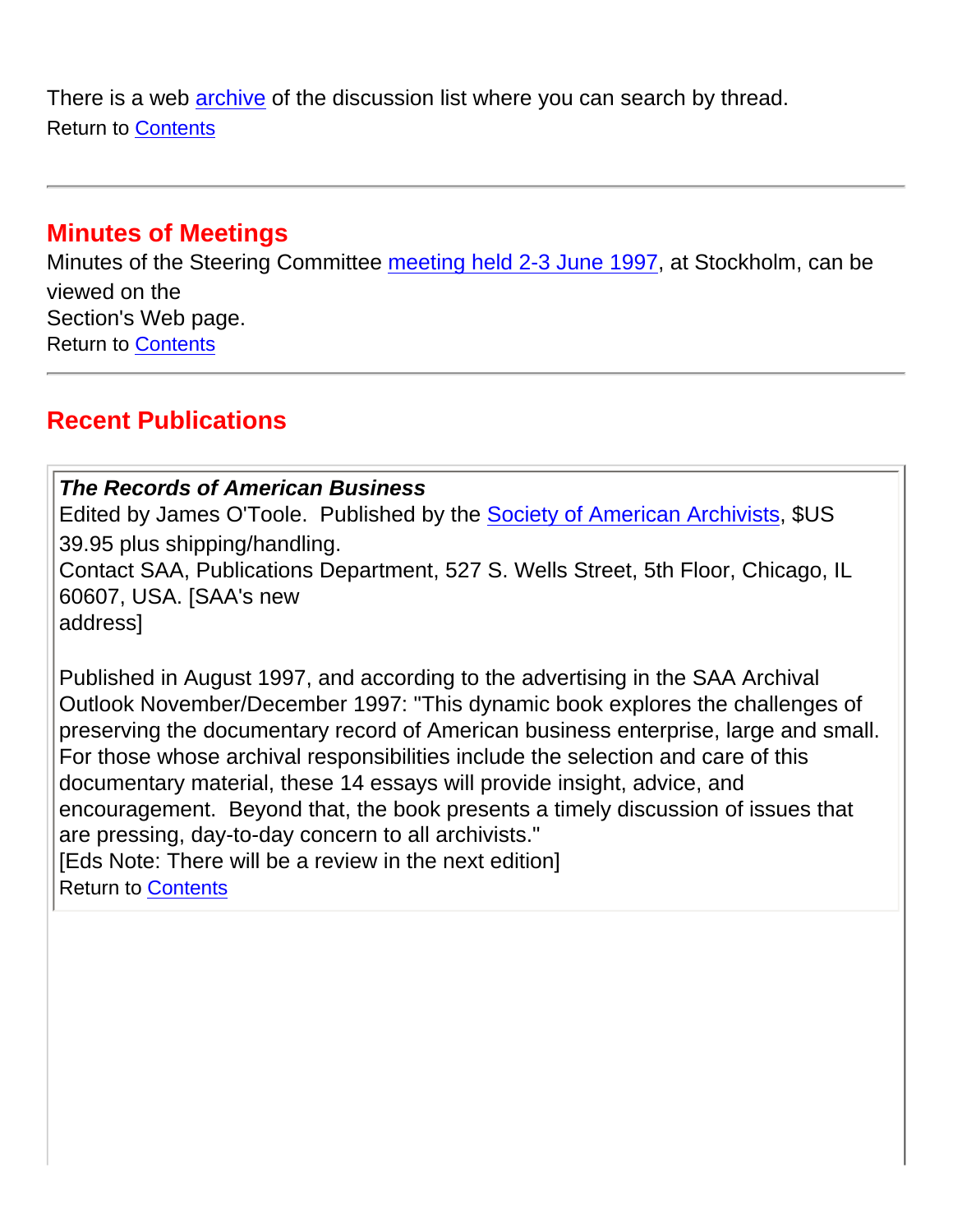#### **Book Review:**

*Les Archives dans l'entreprise: Guide des durees de conservation*, Association des archivistes francais, Paris, 1997.

This Guide to retention periods is aimed mainly at small and medium-sized companies. It was undertaken by French business archivists members of the Association of French archivists. It provides the reader with an overview of retention periods for files and documents relating to functions common to all businesses. Its contents is divided into five sections: Administration, Technical function, Commercial function, Accounting/ Finances, and Human resources. Each section, after an introduction defining the activity, gives a series of tables where one can find the actual legal period, the reference to legal and regulatory texts and the period recommended by the authors. The reference to all texts is given in full at the end of each section.

In spite of several successful archives services (Saint-Gobain, Elf, Total, Societe generale, RATP, Credit Lyonnais, France Telecom, etc.) and recent developments that have led business archivists to from 20 to over 100 within the Association of French archivists in a period of 5 years, too many companies in France are still lagging behind in the organisation of their archives, which is an essential part of information procedures. This guide deals only with one dimension of the archival profession, but its insistence on an aspect that can be easily grasped in economic terms should help decision makers in having a clearer view of what archives really are.

Henri Zuber, Directeur du CARAN Return to [Contents](#page-0-1)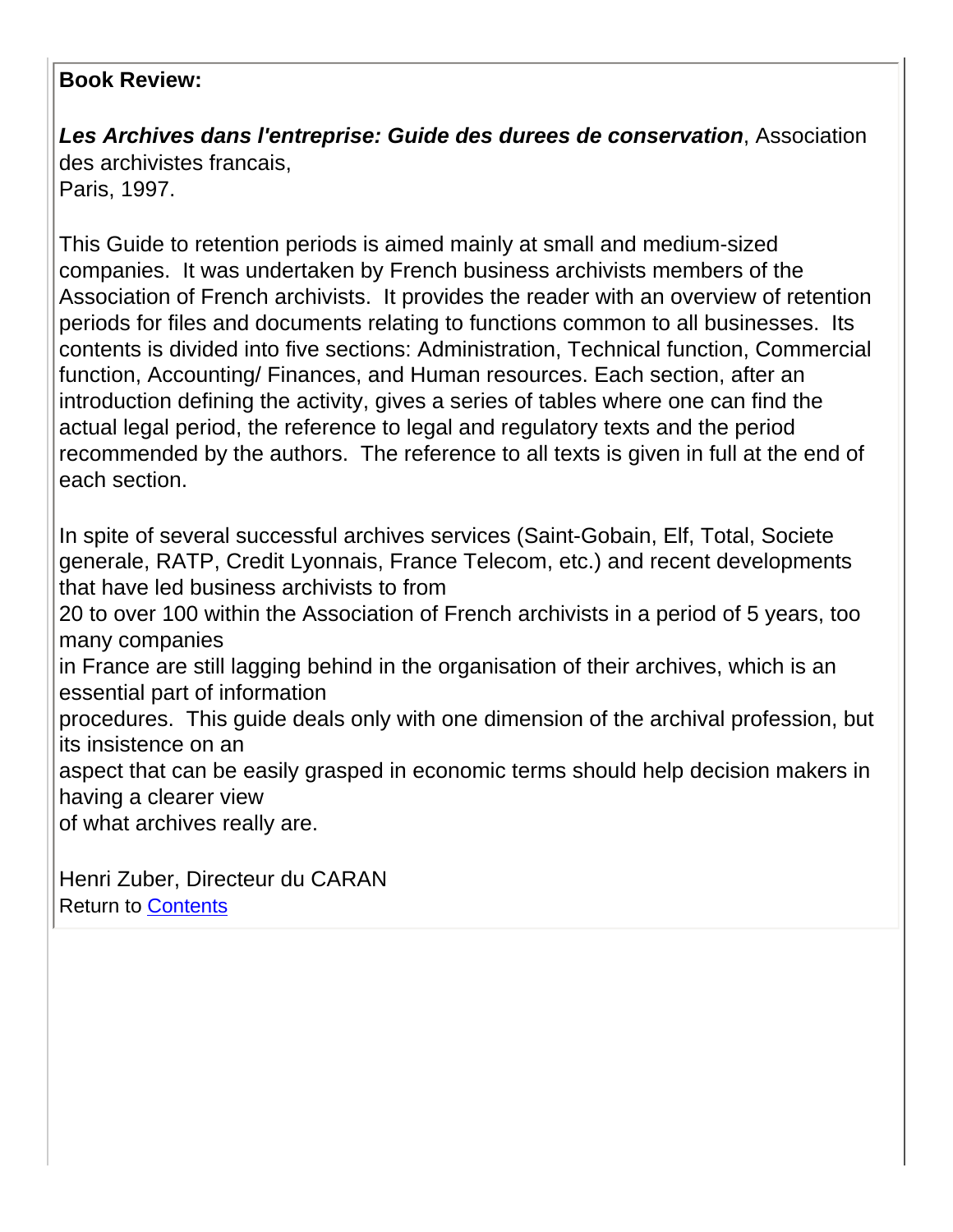#### <span id="page-7-0"></span>**New Directory:**

The Business Archives Council has announced the publication of the fourth edition of the *Directory of Corporate Archives*, edited by Lesley Richmond & Alison Turton An essential work of reference for anyone requiring information about British companies which have formal archives facilities, this publication gives details of the archives maintained by many corporate members of the Business Archives Council. This edition of the guide contains entries on eightyeight businesses which offer access to their archives on a quasi-formal basis. Of these eighty-eight, twenty-three businesses did not appear in the last edition of the Directory of Corporate Archives published in 1992. The Directory gives such information as the name of the archivist; history; access policy; extent, description and scope of archive; finding aids; deposited collections; and reader facilities. The Directory costs 15 pounds sterling and can be obtained from the Business Archives Council, The Clove Building, 4 Maguire Street, London SE1 2NQ Tel +44 171 407 6110; Fax +44 171 234 0300 Return to [Contents](#page-0-1)

# <span id="page-7-1"></span>**[Noel Butlin Archive Centre,](http://elisa.anu.edu.au/nbac) Australian National University, Canberra**

Many members will be aware of the significant collections of Australian business and labour archives held by this institution. Over recent months the archive has been faced with the threat of closure and the possible dispersal of the collection. Adrian Cunningham who was very much involved in the lobbying that went on to save the archive has prepared the following summary of what happened.

# **Lobbying Averts the Closure of the Noel Butlin Archive Centre**

As we all know archives need friends. This is especially so in the case of business and labour archives, which in many countries appear to heading rapidly towards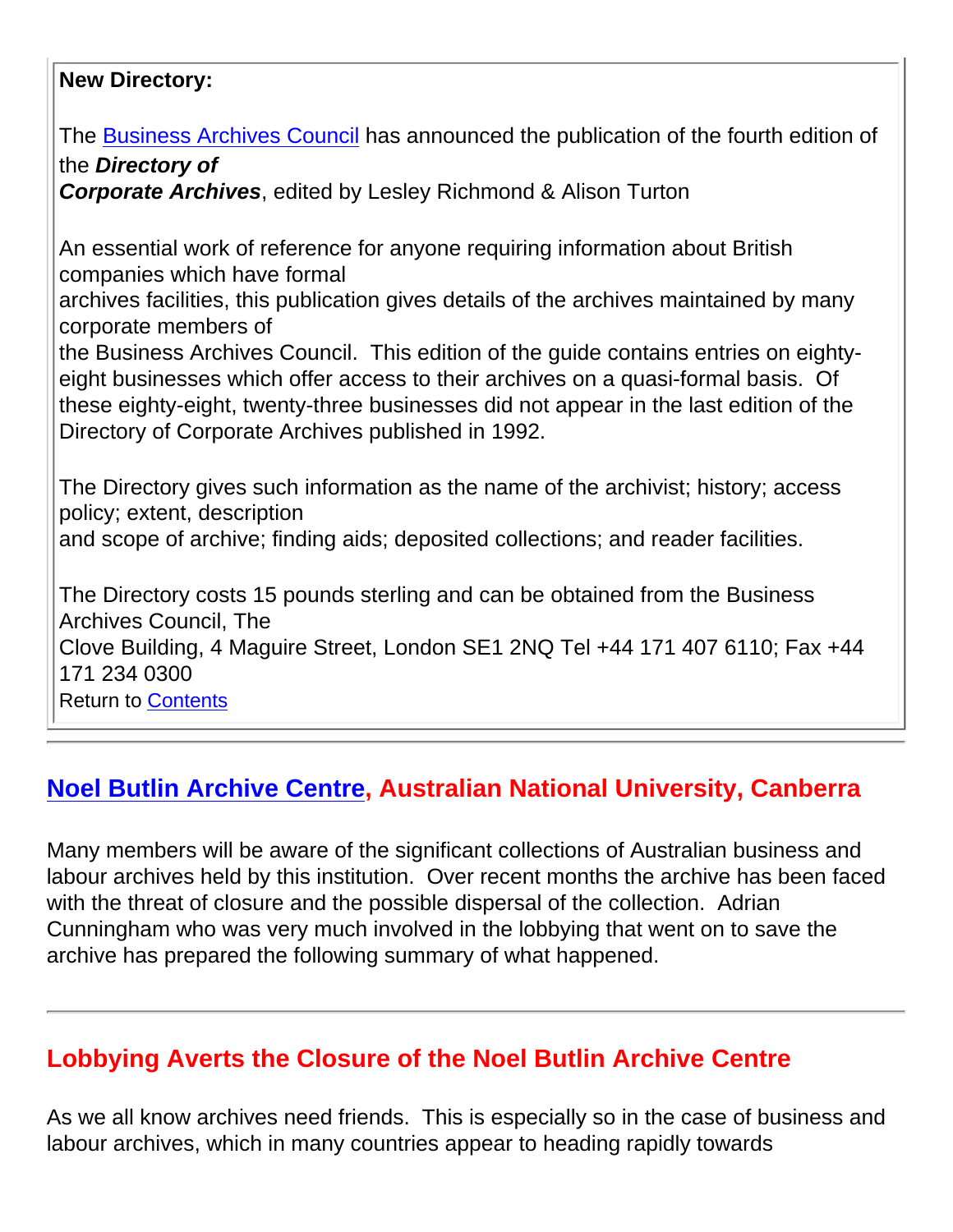'endangered species' status. The precarious nature of business and labour repositories and the value of cultivating and mobilising influential friends was highlighted recently in the battle to avert the closure of one of Australia's premier business and labour archives, the Noel Butlin Archive Centre at the Australian National University.

The Noel Butlin Archive Centre was established in Canberra during the 1950s and operated for many

years under the name 'Archives of Business and Labour'. It now holds in excess of 13 shelf kilometres

of records which have been deposited by many of Australia's leading companies, trade unions, employer

organisations and professional associations. Over the years the Centre has earned an international

reputation as a leading example of a successful business and labour collecting archive and research

facility.

Over the past few years the Centre has experienced substantial staffing reductions at the hands of its parent

body, the Australian National University. Since 1994 the staff have been reduced from 6 professional

archivists and 2 support staff to just 2 archivists and one support staff. Matters came to a head in late

August when the University announced that the Centre would close at the end of 1997, with its collection

being either mothballed, dispersed or returned to depositors.

Alarmed at this threat to one of Australia's premier collecting archives, the Australian Society of Archivists

(ASA) immediately launched a lobbying campaign aimed at forcing the University to reverse its decision.

At the same time efforts where made to locate and enlist the support of influential allies in the cause. Media releases generated national interest and coverage, which in turn brought forth further friends and allies. A group calling itself the 'Friends of the Noel Butlin Archive Centre' was established which brought together a disparate array of supporters including archivists, researchers, trade unionists, historians, cultural heritage managers and politicians. The friends group provided the means whereby lobbying efforts could be pooled, ideas shared and pressure points identified and exploited.

The University was bombarded with letters and petitions calling on it to reverse its short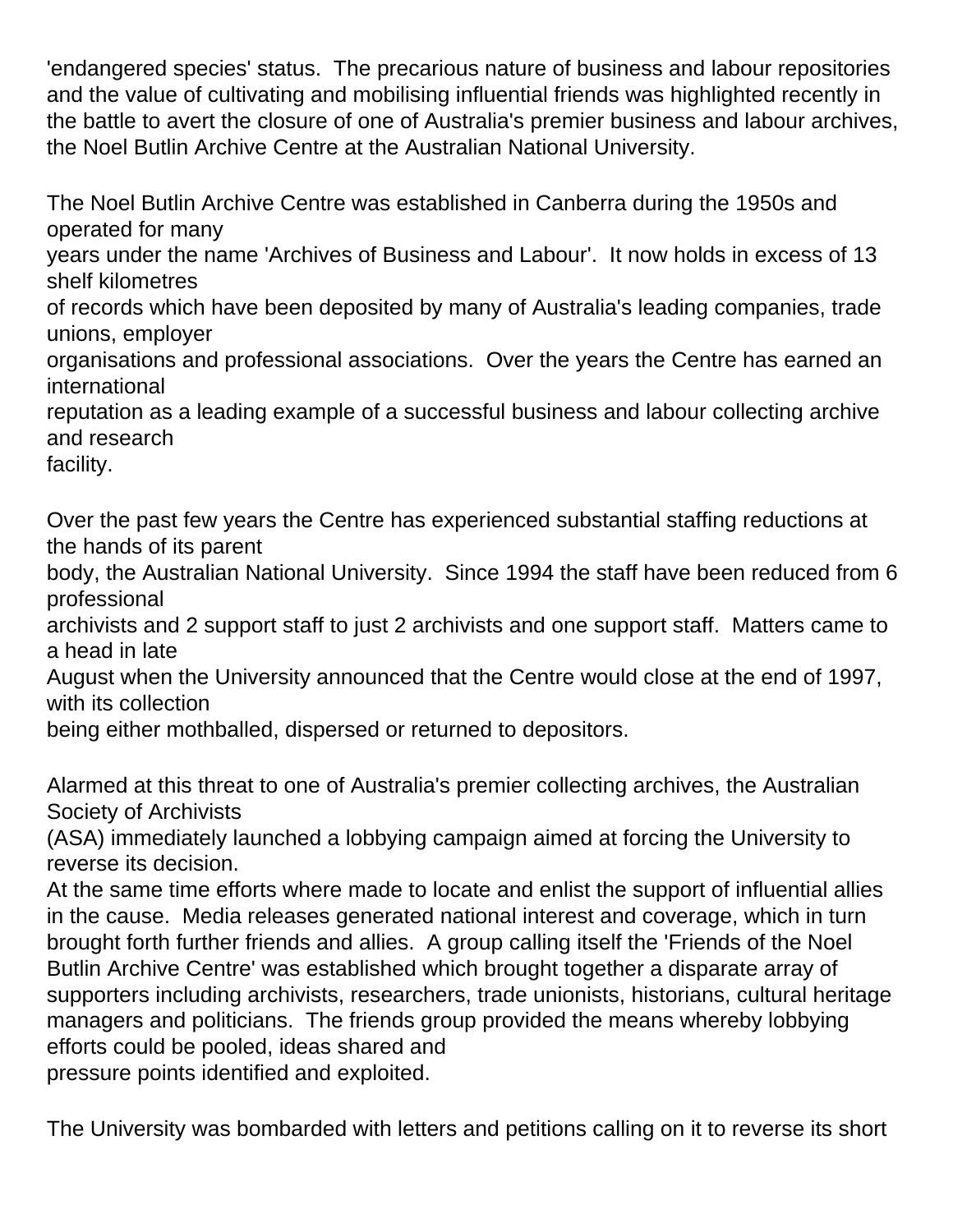sighted decision and decrying the cultural vandalism that it entailed. At first the University showed no interest in responding to the campaign. However, after many weeks of adverse media coverage and the application of some high-level political pressure, the University finally buckled and announced a 'rescue package' for the Archives in late October. This package, whilst unsatisfactory in many ways, at least averted the immediate threat to the Archives. Moreover, the change of heart by the University opened the door for representatives of the ASA to meet with the University hierarchy to discuss constructively the means of securing a long term future for the Centre as a flourishing and partly self-funding facility.

As a result of these discussions a future vision for the Centre has been proposed by the University and

endorsed by the ASA. This entails a three year transitional period whereby efforts will be made to raise

external funds which can, together with matching funding from the University, support the operations of

the Centre. The external fund raising efforts will focus on depositing organisations and the pursuit of

recordkeeping consultancies in the business and labour sectors. At the end of the transitional period it

is envisaged that governance of the Noel Butlin Archive Centre will be reconstituted through the

establishment of a Board of Governors consisting of appointees from within the University and from external

sources such as depositor organisations, user groups and the archival profession. This should give the

Archives a much greater degree of long-term security, independence and autonomy. In addition it is

envisaged that an internal University archives/records management unit will be established and will be

co-located with the business and labour archives facility.

The Noel Butlin Archives is not 'out of the woods' yet. Much work awaits the fund raising team. Reinventing

a long-established archival facility along self-funding/consultancy lines will be a painful, but nevertheless exciting process. The University has promised to provide the Centre with at least four staff during the transitional period, a staffing level that is minimal to say the least, but hopefully adequate for the maintenance of basic services. At the same time the University has indicated that it wishes the Centre's holdings to be reappraised against a new mission statement and collecting policy which are yet to be developed. The ASA is very concerned that this process is carried out in a professional and orderly manner and that the collection is not dismembered through a precipitous and ill-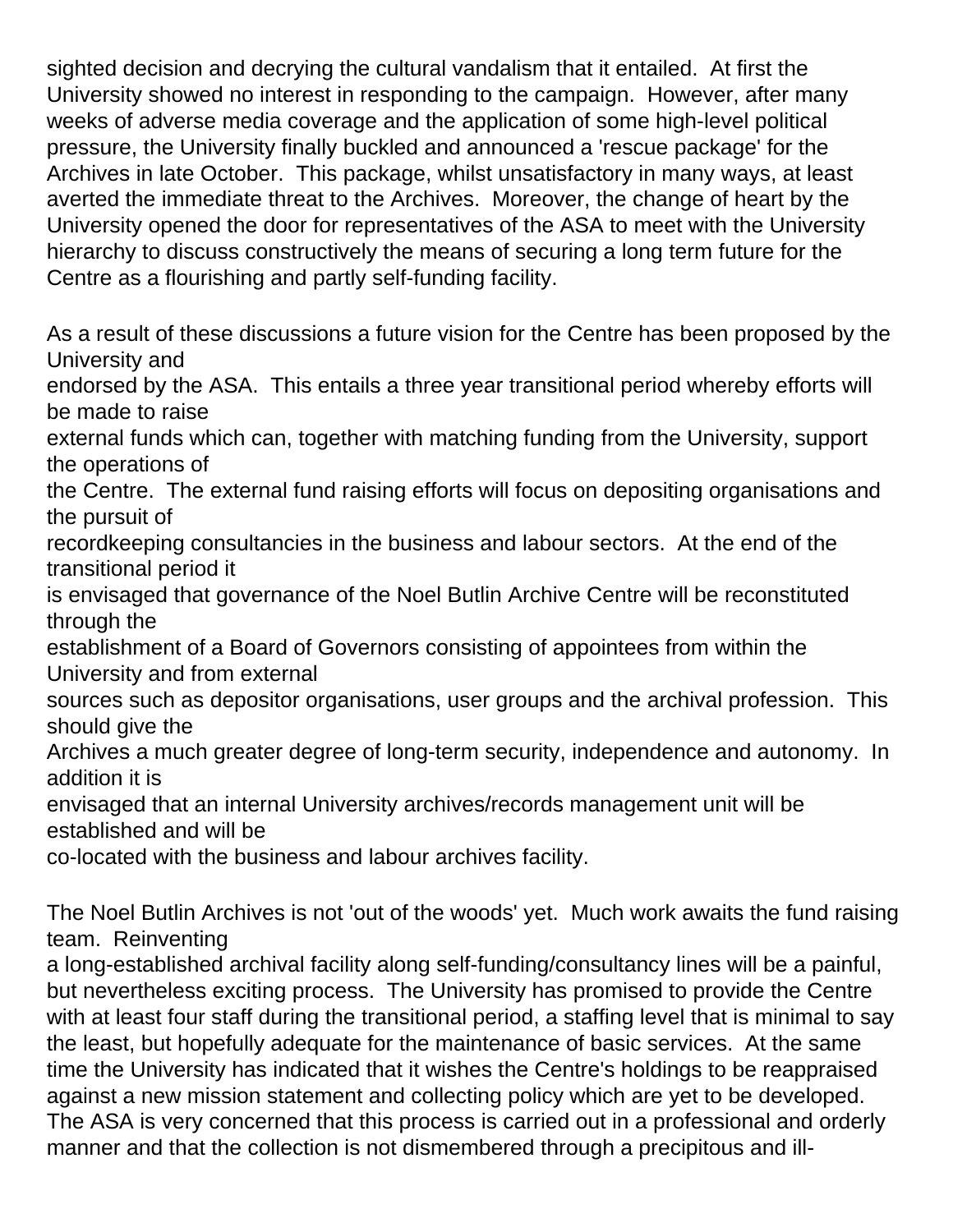considered reappraisal process. Moreover, the ASA is concerned to ensure that undue pressure is not placed upon a small cadre of staff during this transitional period and that professional staff are treated as professionals and allowed to make professional decisions.

In summary, the ASA Council is gratified that its lobbying efforts proved to be fruitful and is extremely grateful for the willing and enthusiastic support for the Archives which came from such a variety of quarters. Much work, however, remains to be done to ensure that the 'rescue package' is properly implemented. Much more work needs to be done by similar archival facilities in Australia and elsewhere to ensure they have sufficient security, support and independence to enable them to avoid falling victim to similar sets of circumstances to those that so nearly led to the demise of the Noel Butlin Archive Centre.

Adrian Cunningham Acting Director, Electronic Service Delivery Telecommunications and Government Systems Branch Australian Office of Government Information **Technology** Return to [Contents](#page-0-1)

## <span id="page-10-0"></span>**Silicon Valley's Librarian - HP's archivist has history of era in her hand**

This item was posted to the Business Archive Listersev by Susan Box. It originated from The [San](http://www.sfgate.com/) [Francisco Chronicle](http://www.sfgate.com/) Web site and is dated Thursday, January 8, 1998.

**Silicon Valley's Librarian HP's archivist has history of era in her hand** By JAMIE BECKETT © 1998 San Francisco Chronicle

In future-oriented Silicon Valley, Karen Lewis is a guardian of the past. As corporate archivist at Hewlett-Packard Co., Lewis is custodian and compiler of the computer and electronics maker's 60-year history.

Besides more than half a million photographs, more than a million documents and about 150 oral histories at HP headquarters in Palo Alto, she keeps watch over such treasures as the world's first hand-held calculator and the first ink-jet printer.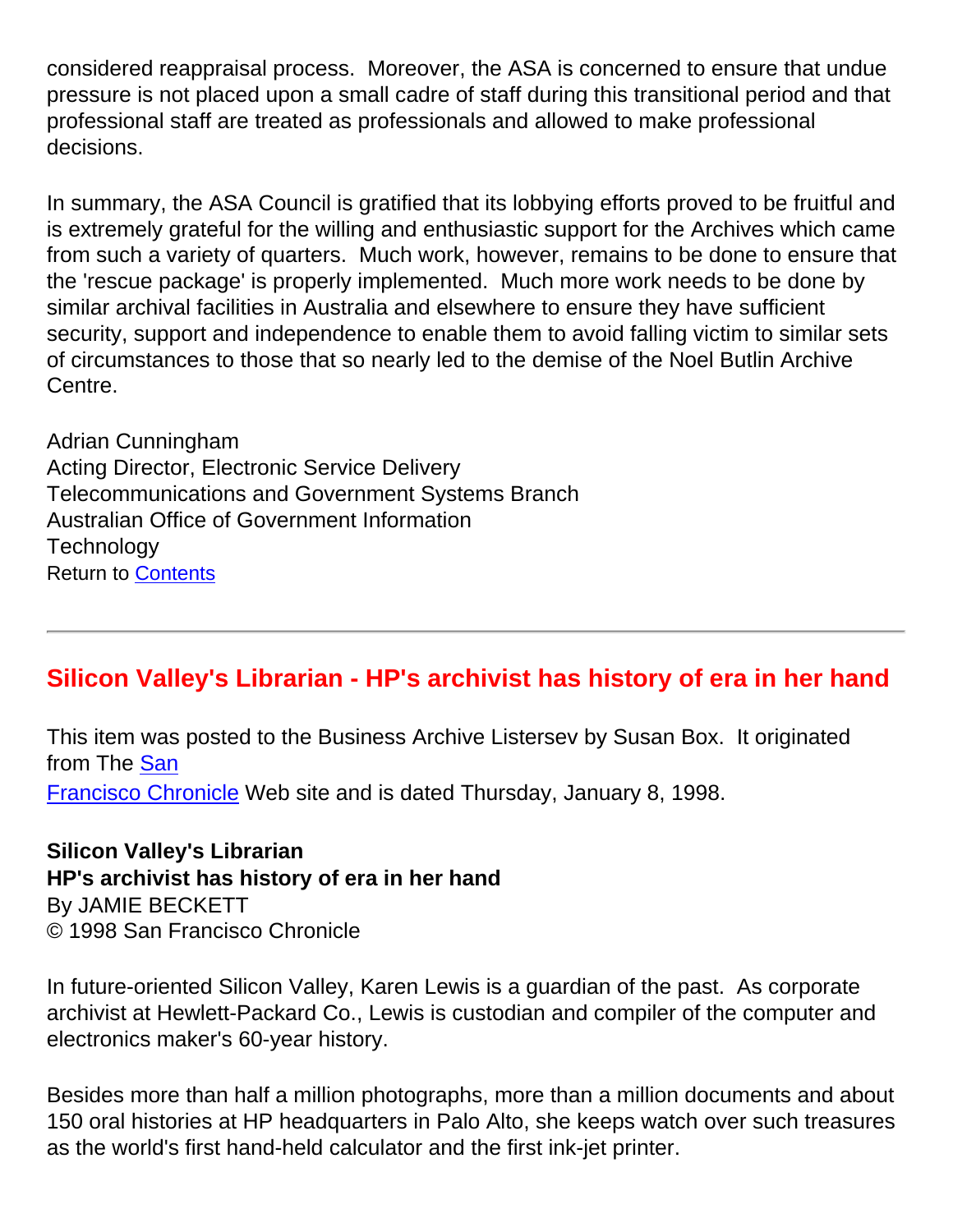The collection is the most comprehensive in Silicon Valley, and it traces the birth of one of the valley's seminal companies.

One of what Lewis calls her ``real eurekas'' was a big gray box that had been sitting in storage collecting dust. Having no idea what it was, Lewis searched historic HP employee magazines, which had been put online.

In a 1955 issue, she found an article with a photograph of a similar-looking box, with an identical coffee stain on the front and a nick in the corner.

The picture was identified as the prototype built in 1938 by William Hewlett when he was a student at Stanford University for an audio oscillator.

The oscillator, which measures sound, became HP's first product and was used to make the Walt Disney film "Fantasia".

The prototype now sits proudly on a display shelf in Lewis' combination office-museum.

"Being an archivist now is like being an archivist in the industrial revolution," Lewis said. "Someday, people will look back and wonder what we did here and why, and they'll be studying HP because we have an archive and we put together a record."

Lewis, who trained as an archivist at Harvard University, came to HP a little more than 10 years ago to help the company prepare for its 50th anniversary.

"I walked into a room with piles and piles of boxes, and on those boxes were Post-It notes saying, 'Save this may be historical'" she recalled. "As I started to open those boxes, I realized I was sitting on the edge of the history of Silicon Valley."

Among the papers stuffed inside those boxes were the minutes from the first formal meeting between company co-founders William Hewlett and David Packard in 1937, when they were considering calling their new venture "The Engineering Company."

The two set up shop in the now-legendary garage in downtown Palo Alto.

Included in the HP collection is an old black-and-white photograph of the company's first factory, built in 1942.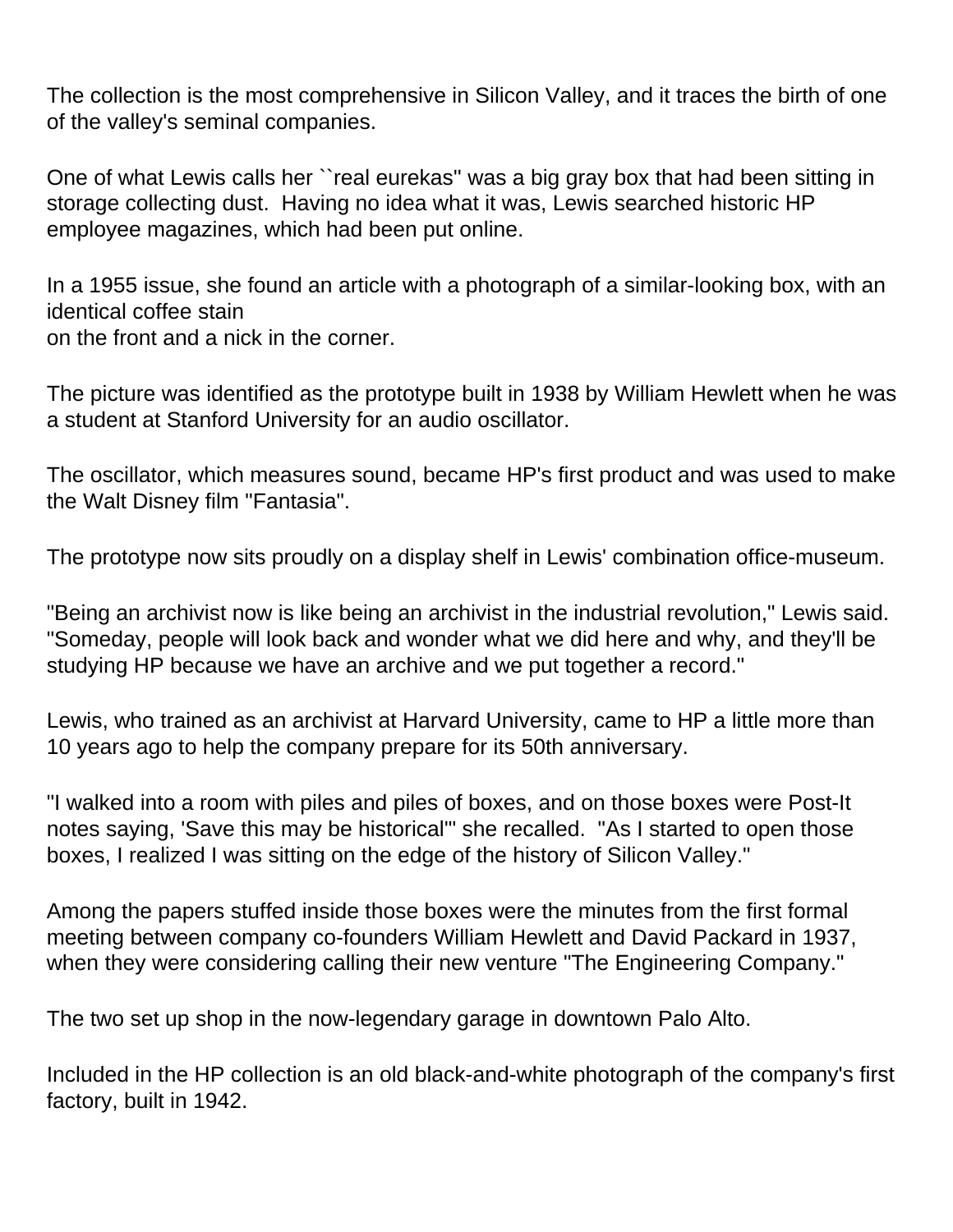As the story goes, Packard walked into the sprawling structure, looked at the vast space and said, "I want it to be undivided, so it could be used as a supermarket in case it fails."

And so, according to Lewis, HP's "offices without walls" were born, a model that has been duplicated all over Silicon Valley.

The story of the factory is just a small piece of the HP lore that Lewis keeps. Another story involves the first hand-held calculator, one of 200 historic machines in the HP collection.

The calculator was invented by HP engineers after Hewlett challenged them to make a desktop computer that fit into his shirt pocket. The engineers measured Hewlett's shirt pocket, Lewis said, and then went to work.

When they had a prototype, they sent it out for market research.

"The study said no one will buy it. But Hewlett knew that if engineers would walk around with slide rules, they'd walk around with a battery-operated calculator," Lewis said.

He insisted on producing the calculator, which made the slide-rule obsolete.

Besides managing the archives, Lewis was an editor on Packard's book, "The HP Way." Much of the material in the book came from the company archives.

"I've always been a natural archivist, a person who arranges things in groups that have meaning," said Lewis, 53.

As a child, she collected stamps, pennies, old advertisements and baseball cards (she had 1,000). She still collects stamps, and she's since added "Star Wars" memorabilia, photo postcards, plastic credit cards and free discs sent by America Online and other Internet services.

Although an archive might seem a luxury in the competitive high-tech industry, HP doesn't see it that way, said Roy Verley, director of corporate communications and philanthropy, whose department includes the archives. The archives yearly cost the company "in the six figures," a sum that Verley said he doesn't even have to defend in his budget because the archives are seen as essential to preserving the corporate character that's made HP successful.

"Archives are a way of institutionalizing your corporate memory," said Glenn Bugos, a Redwood City-based corporate history consultant and professor at the University of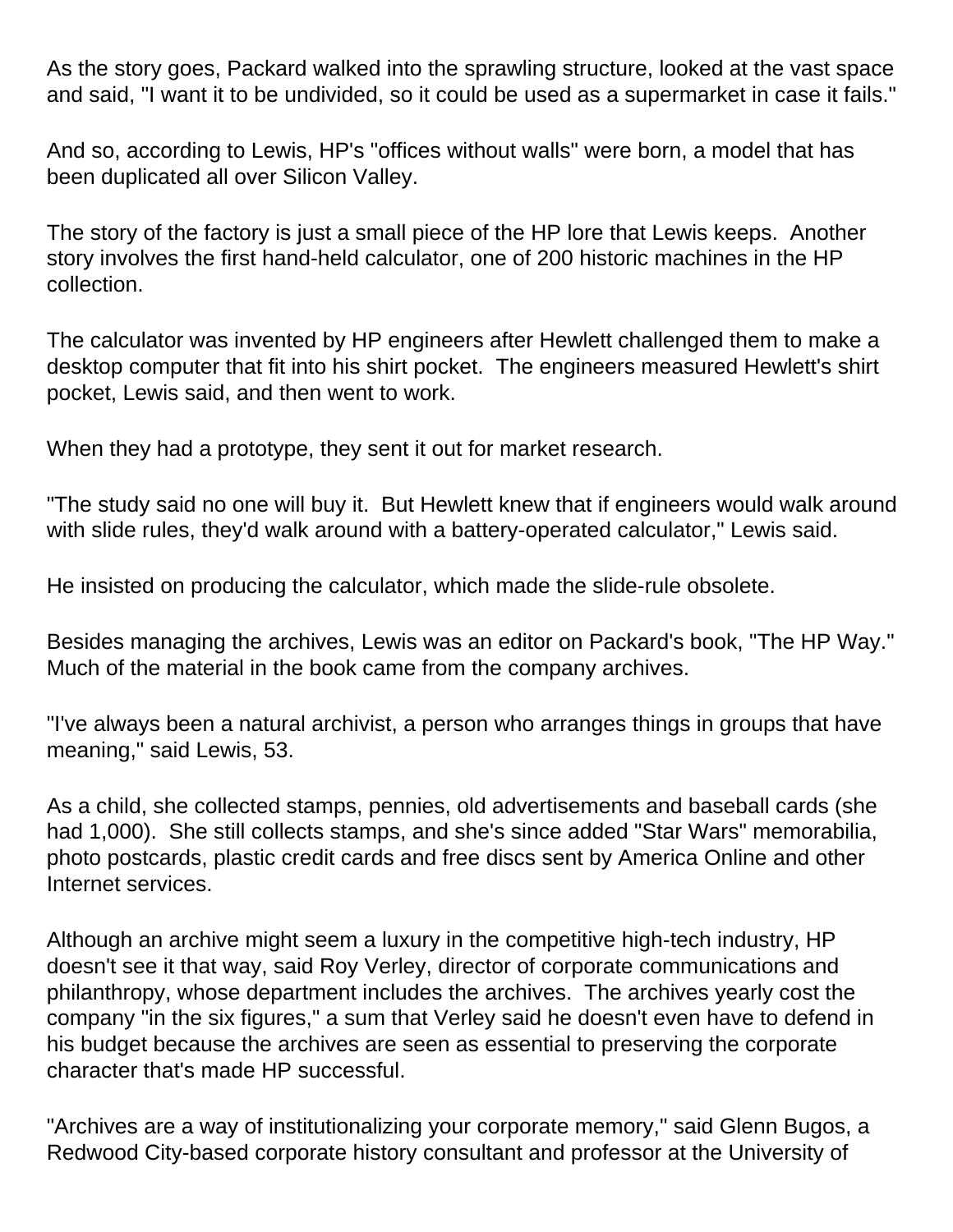California at Berkeley. "Especially in Silicon Valley, where turnover of high-tech employees happens pretty quickly, it's crucial you have an archive so that memory is preserved and available when problems come up."

Since HP set up its archives, chipmaker Intel has opened a museum, and Digital Equipment Corp. and Texas Instruments have established archives. In November, Apple Computer donated its historical collection of hardware, software and documents to

Stanford University Library.

HP's archives are not open to the public, but they are used daily by employees -- top executives looking into the history of decisions, attorneys searching for copyright information, training staff researching company culture, marketers studying HP's joint ventures in Japan. In addition, HP shows off the archives to customers and visiting dignitaries.

"It's the only significant professionally run business archive in this area," said Henry Lowood, curator for the history of science and technology collection at Stanford University Library.

Although she deals in history, Lewis, who some describe as "the dean of business archivists," isn't worried about being seen as irrelevant in fast-paced Silicon Valley. She is very much involved in the present. The daughter of a doctor and a psychologist, Lewis subscribes to Scientific American, Science, Wired and 21 other magazines. She reads daily newspapers and online news. She monitors company lines of communication daily, always watching to see where historic decisions are being made.

"I think archivists are always futurists," she says. "Archivists make decisions about what is saved that history will learn from in the future." Return to [Contents](#page-0-1)

## <span id="page-13-0"></span>**Conferences 1998 and 1999**

**1998, Milan, 16-19 September 1999, Dehli, 20-23 October**

Return to **[Contents](#page-0-1)**